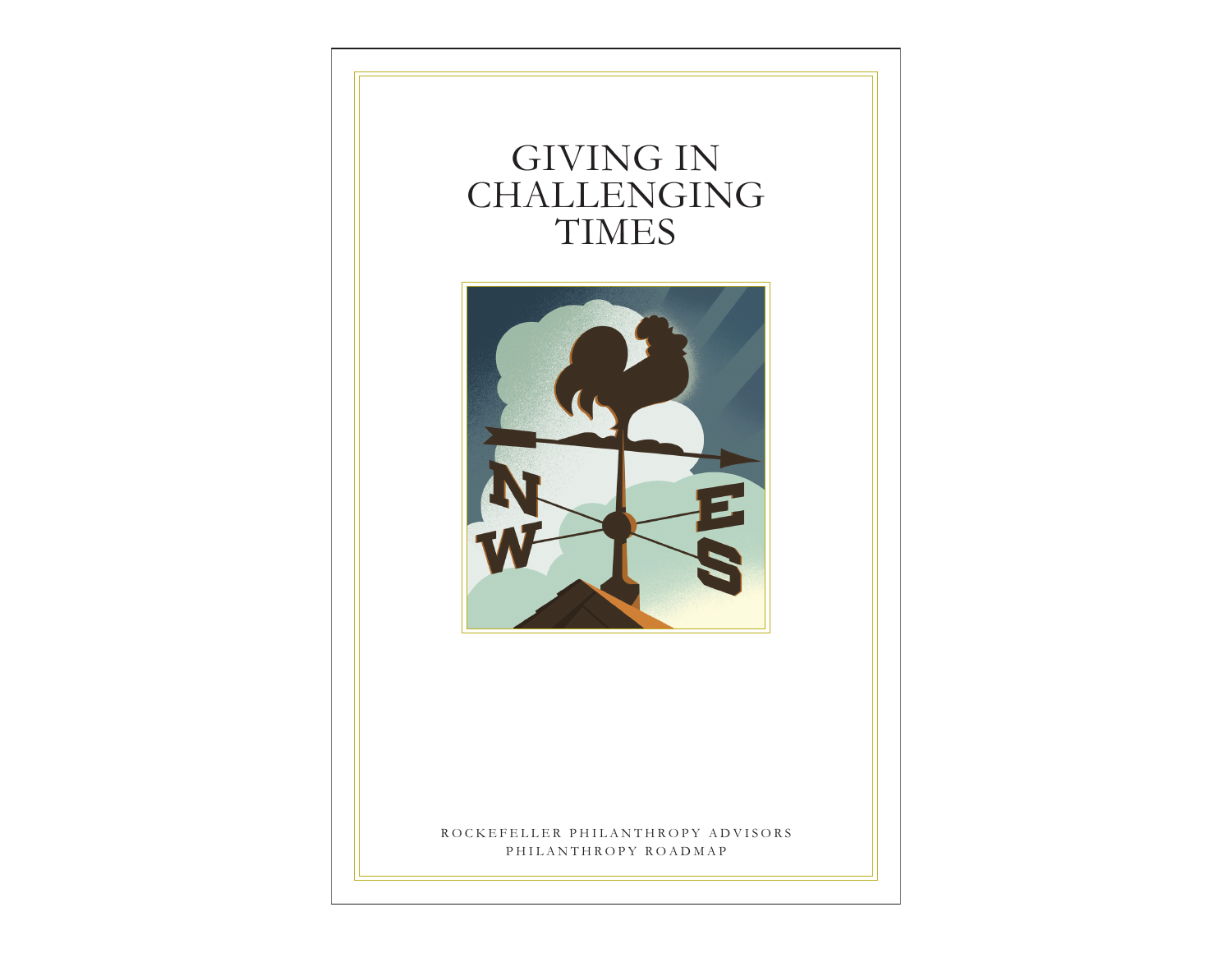# "In prosperity, caution; in adversity, patience"

**DUTCH PROVERB**

In times of economic crisis, the urge to act precipitously is understandable. But such an approach may not help donors reach their intended goals.

A financial downturn affects both the supply and demand sides of philanthropy. Money available for giving often shrinks just as public need rises sharply, driven by hardships like high unemployment and ebbing government resources. In the recent recession, private foundations and donor-advised funds saw double-digit investment losses. Some donors felt they had to retrench; some vowed to maintain their normal levels of giving.

Huge economic change may seem to call for a dramatic change in giving strategy. But thoughtful philanthropists rarely panic. In fact, they often see changing circumstances as a chance to take a fresh look at their approach—reviewing their giving; recalibrating their priorities and methods; and recommitting to a long-term giving strategy (if appropriate).

This brief guide is designed to serve both emerging and established donors. Part of the *Philanthropy Roadmap* series, it looks at important questions faced by those who give in challenging times:

### **REVIEW**

Are the values that inform your giving still appropriate and inspiring?

### **RECAL IBRATE**

Does a fresh look at your motivations, your goals and your giving vehicles indicate areas for change or consolidation?

### **RECOMMIT**

Will you make adjustments to your giving strategy so that you are better positioned to support the causes you care about over the long-term?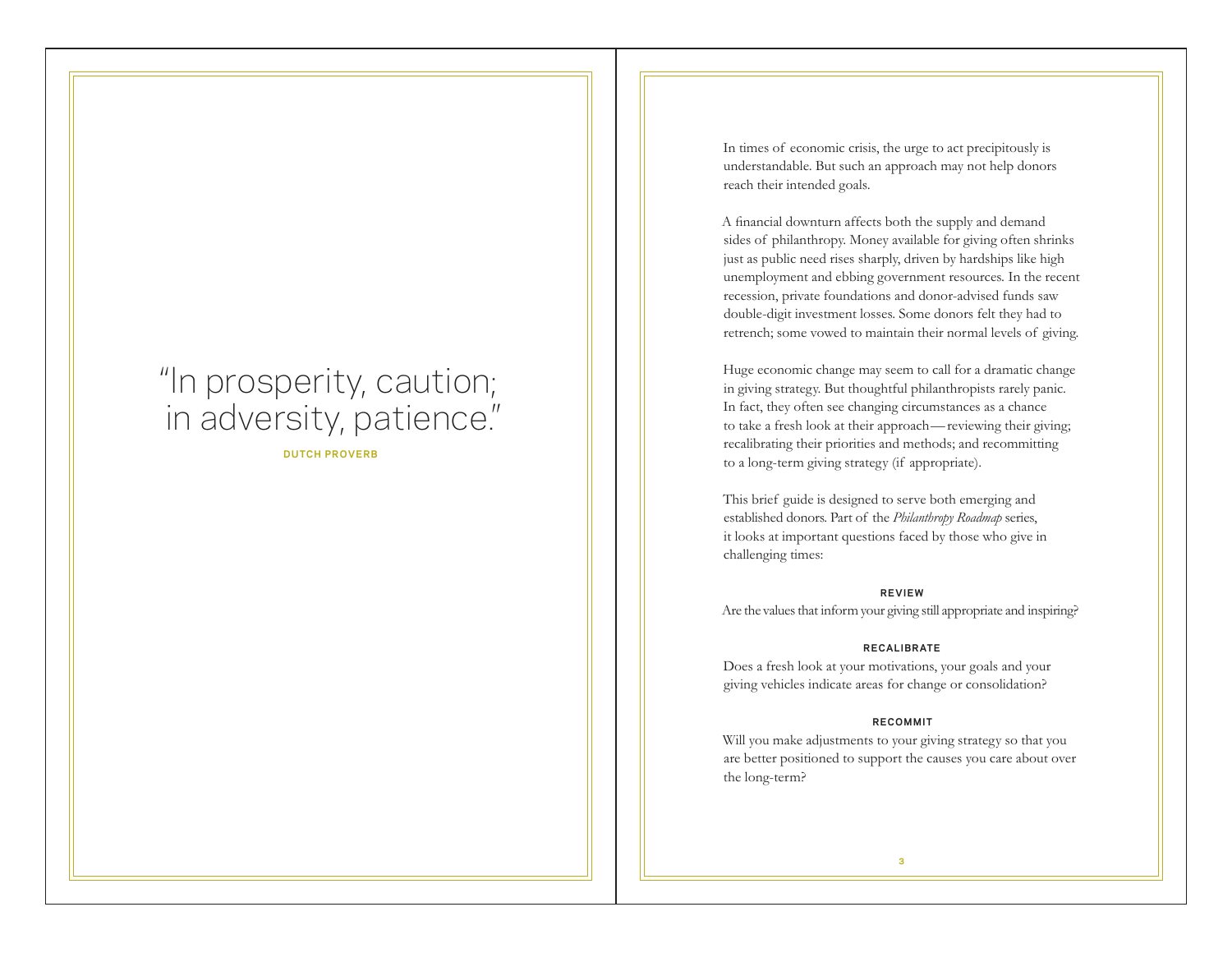# **AWARENESS AND FOCUS IN SAN FRANCISCO**

W hen the financial crisis<br>
philanthropists Leanne<br>
and Ruby called a family meeting with came in 2008, San Francisco philanthropists Leanne their philanthropic advisor to assess the situation. They felt overwhelmed by the scale of the economic meltdown and knew, even though the crisis hadn't impacted their ability to give, their finite resources could not address all the needs they'd identified. However, they also felt compelled to do something to help. After assessing the situation in San Francisco, where they had always focused their giving, they decided to increase their support of basic services such as food banks and shelters. They also decided not to re-fund a film program which introduced inner-city youth to art house cinema. Instead, they used that money to address more pressing needs. Also at that first meeting, they made a very interesting decision—not to spend all of the money they had budgeted for 2008. Instead, they held a significant portion of that year's budget to be used for what seemed most appropriate in early 2009. This gave them a few months to see how the crisis developed. By February of that year, they had decided to support a nonprofit which worked to reduce poverty by giving

people advice about public benefits and financial assistance. This advice helped people in need access unclaimed money from state and federal sources. Leanne and Ruby felt supporting this organization would leverage their giving. The timing also allowed more people to get this advice in time to help them prepare their taxes accordingly.

In the ensuing years, Leanne, Ruby and other family members continued to meet, assess and refocus their giving. They maintained their support for most of their grantees. But, as the long-term effects of the crisis took hold, they also gave to new areas such as after school programs which had lost public funding.

# "The only constant in life is change."

**GREEK PHILOSOPHER HERACLITUS**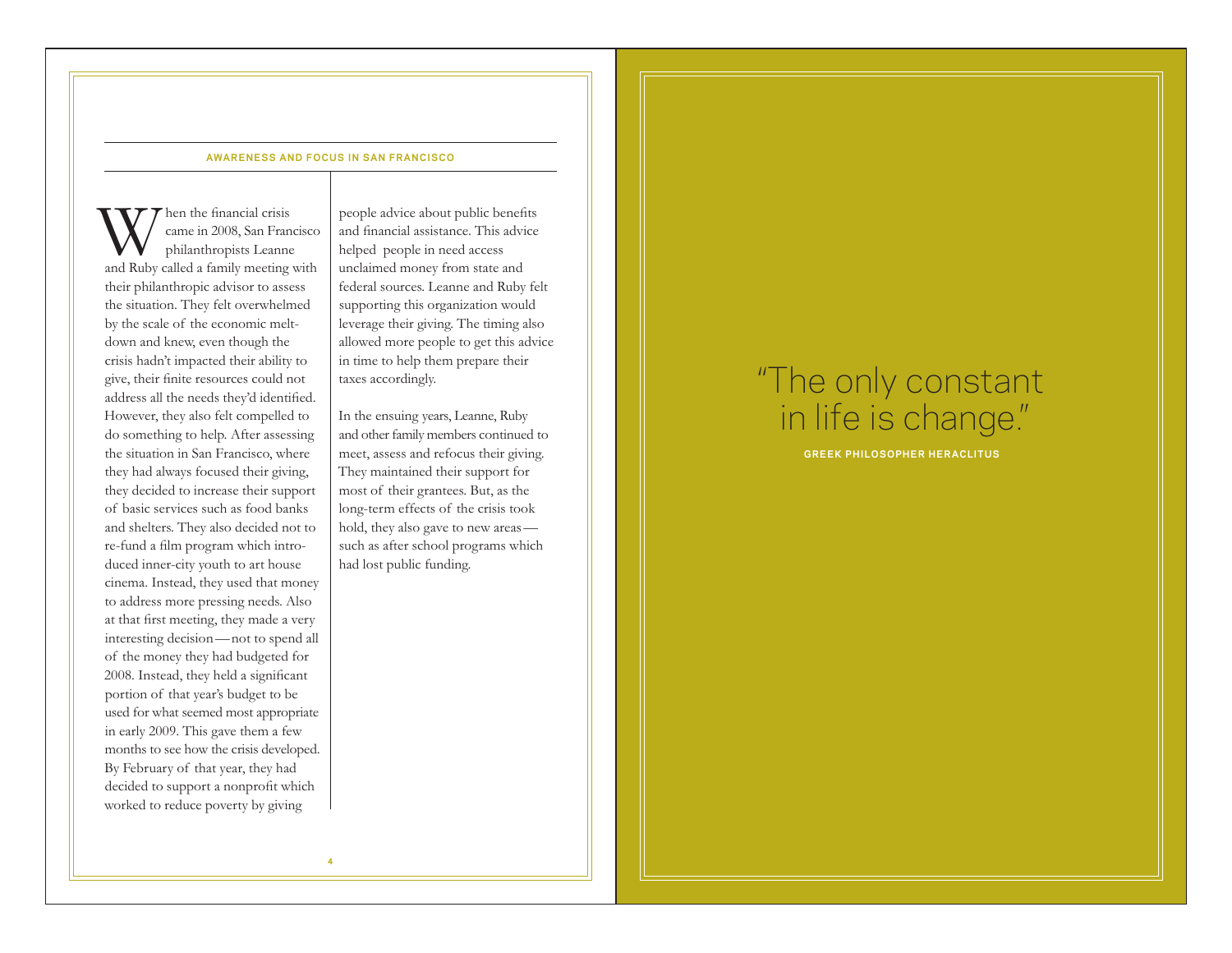# REVIEWING GIVING

Philanthropy can't address the problems of humanity if it fails to keep pace with the people and communities it seeks to serve. That's why many donors find it wise to build regular reviews into any giving strategy.

When dire economic conditions present a new reality and new choices about giving priorities, reassessment takes on a particular urgency.

Naturally, compassion for those affected by financial hardship will guide the process, but so will the rational push for improving philanthropy's impact. In the end, both heart and head are required to respond to an evolving situation with both relevance and effectiveness.

Here are some key aspects of giving which donors may find worthy of review in economically challenging times:

## **METHOD**

In hard times, donors can re-evaluate how they give. Whether they make direct personal gifts, use a donor-advised fund, or run a private foundation, it's fair for them to ask if another giving vehicle might better serve their needs. For instance, down markets often cause donors to take a closer look at how spending requirements may impact the long-term financial health of their family's philanthropy. Donors who give independently or through a donor-advised fund generally do not have the same annual payout requirements that private foundations have. Due to the many complex issues connected with

these different charitable vehicles, seeking out advisors with expertise in philanthropy as well as tax and financial planning can be advantageous.

### **MOTIVATION**

Many donors see the volatile economic climate as an opportunity to think about their reasons for giving: the why of philanthropy. What are the values that inform your giving? What are the causes that are most meaningful? What issues resonate through a given donor's background, family, culture and values? Donors may have already identified causes to support—the what of philanthropy—but may want to re-consider their top priorities in how to allocate resources. The results of this internal review process could lead to a deeper commitment to the philanthropic work they've been doing. Or, on the other hand, the process may provide the incentive needed to make small or even radical changes to the causes they support or the way they support them.

### **IMPACT**

When endowments shrink even as the demand grows for the services they fund, each philanthropic dollar becomes a more valuable resource. To help decide among organizations that have different approaches, donors should carefully consider the impact that each organization has in their field. By gaining access to reports on an organization's work, donors can compare the outcomes that each organization produces to the impact their giving seeks to achieve.

#### **COMMUNICATION**

One of the best ways to re-assess giving is to gather new information about organizations you support. And one of the best ways to gather that new information is simply to ask your nonprofit partners how they have experienced the downturn. Have they seen increased demand for their services? Have their priorities changed due to fresh needs arising in the populations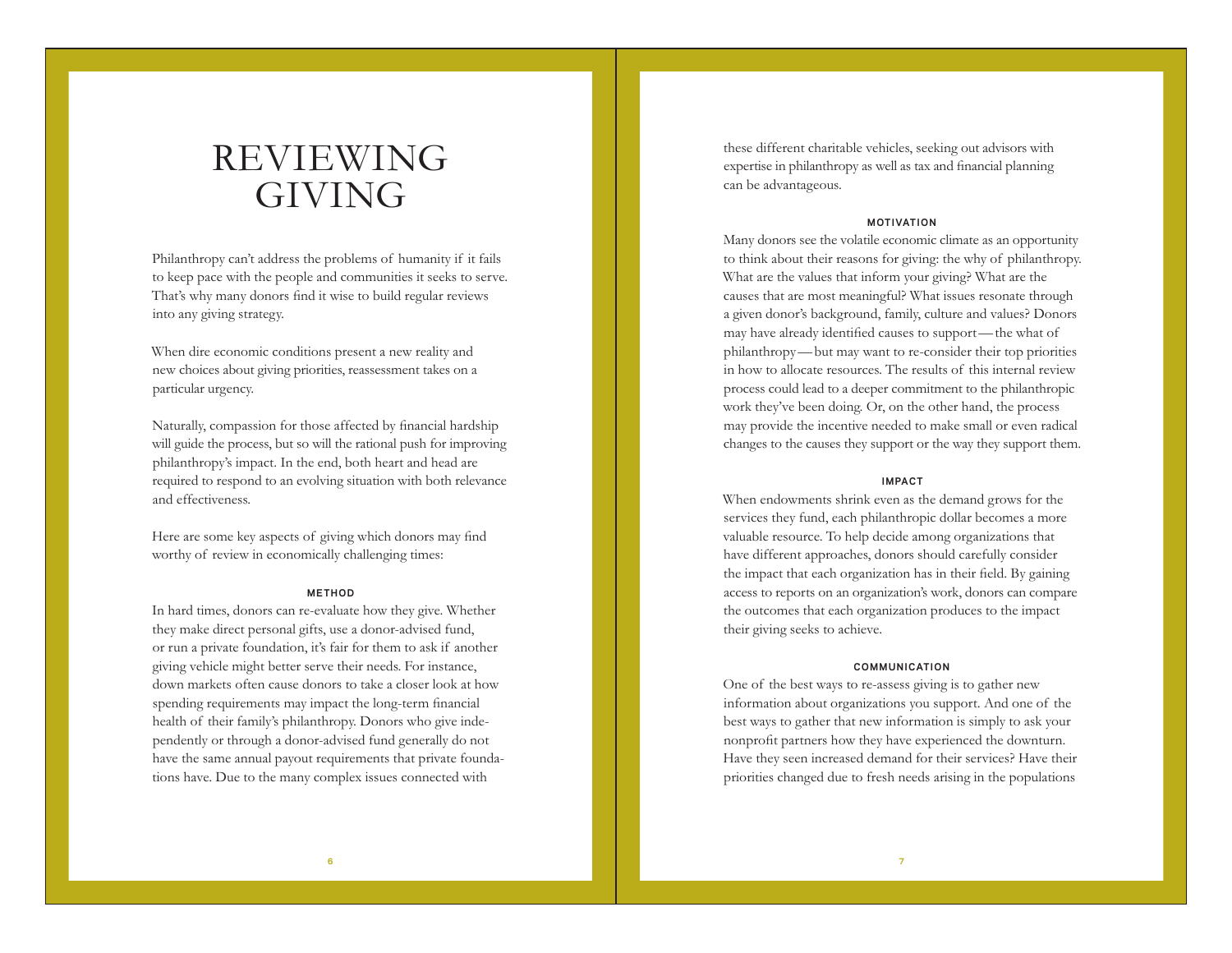they serve? Have they seen a decrease in funding from public and private sources? What kind of support would be most useful given current circumstances? An open, honest dialogue often produces the best strategy and outcome for both the donor and recipient organization. By considering yourself to be in partnership with an organization to produce a particular outcome, it becomes easier to share your views and interests with them. You may even find there are non-financial contributions that you or people within your network can make that will be particularly helpful.

# **PEERS**

How are other philanthropists responding to the new economic reality? Donors may want to pay particular attention to foundations that work in similar areas of interest. In the for-profit world, companies are often loath to share tactics and techniques for success. In civil society, the general rule is one of cooperation rather than competition. So it can be straightforward for one funder to find out how other funders deal with endowment and investment issues as well as how they programmatically face up to new social challenges. Such research also can ensure that philanthropists who decide to change their giving strategy can be complementary, rather than redundant, in regard to the giving of other individuals and institutions.

# **PROCESS**

Donors should factor in their own cost- and time-efficiencies when making decisions about approach, giving vehicles, etc. For example, in challenging times, donors might want to consider ways to streamline their application or review processes to get dollars out in a timely manner and to reduce the burden on an already stretched grantee.

# **COLLABORATING TO RESPOND TO A CRISIS OPEN SOCIETY FOUNDATIONS**

George Soros' Open Society<br>Foundations reacted swiftly<br>mortgage crisis, launching an initiative Foundations reacted swiftly to the 2008 subprime to prevent foreclosures for homeowners in distress, to expand access to affordable credit, and to stabilize communities with high concentrations of mortgage foreclosures. They increased their funding in 2009 because they knew other funders would reduce or eliminate their grants. They also pledged to work on issues like unemployment over the long-term. But the Open Society Foundations also showed how flexibility and cooperation can drive an urgent philanthropic response. When the JEHT Foundation—which supported criminal justice reform, human rights, and election reform—suffered significant losses to its endowment through the Madoff investment fraud, it had to close its doors. Open Society, which had been a funding partner of the JEHT Foundation, then joined forces with the Ford Foundation and Atlantic Philanthropies. These three funders discussed how they could support JEHT grantees which each foundation had supported in the past. In the end,

the three foundations together approved a number of emergency grants to help fill the gap left by JEHT's closure.

The Open **Society** Foundations also showed how flexibility and cooperation can drive an urgent philanthropic response.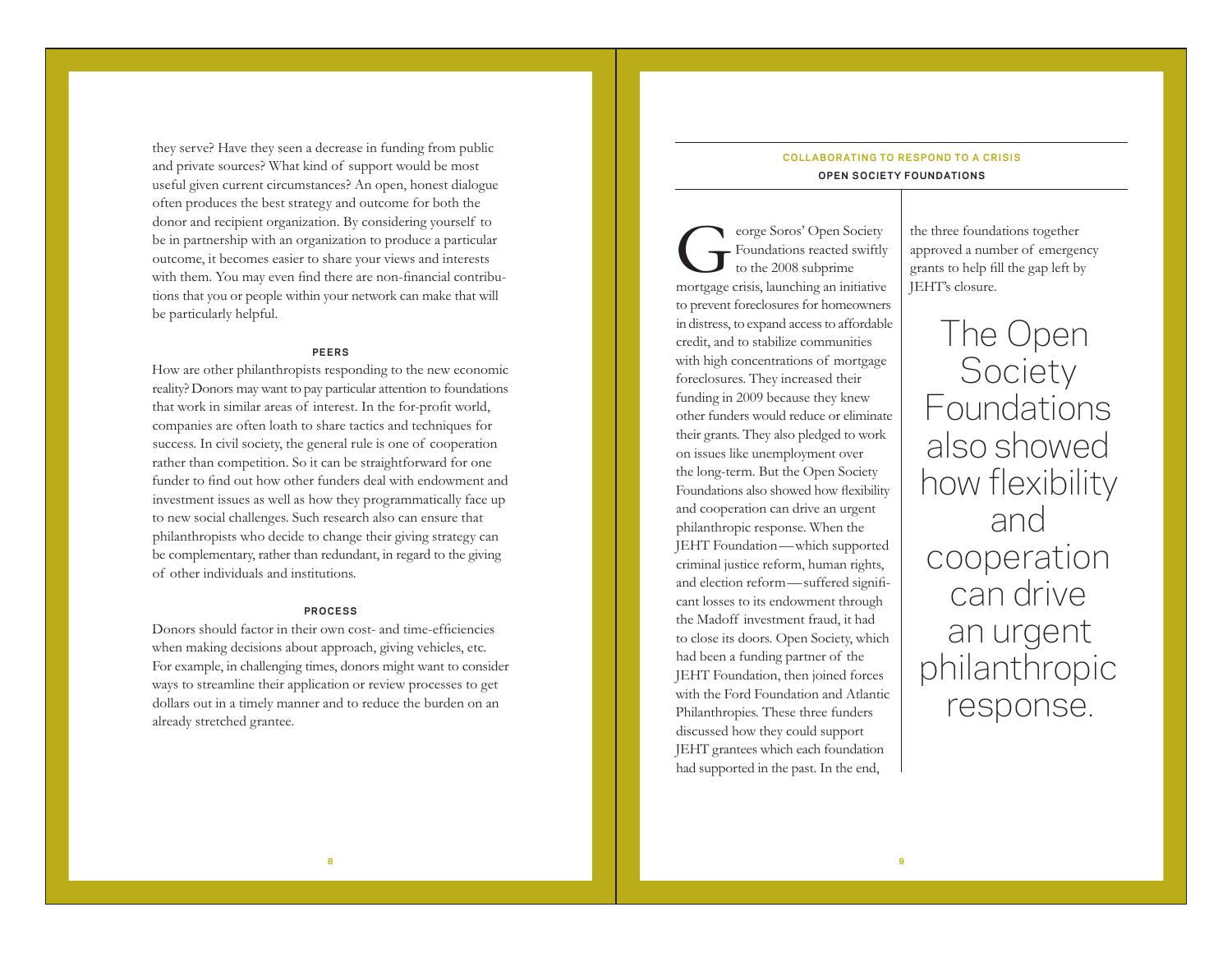# "An ounce of application is worth a ton of abstraction."

**BOOKER T. WASHINGTON**

# RECALIBRATING A N D RECOMMITING

Armed with new information, an updated perspective, and fresh input from philanthropic partners, donors can move to the next step—adjusting both their strategy and their tactics.

This recalibration can involve new grantees or new giving priorities. It can support new work within an established philanthropic area of interest or even an investment in social enterprise. The potential for change is vast and the options far too many to name here.

When updating a giving strategy in light of difficult economic times, donors may find it worthwhile to consider ways of giving that present new opportunities.

Here are some of them:

# **GENERAL OPERATING SUPPORT**

In challenging times, nonprofits increasingly rely on general operating support to keep them going (literally, to keep the lights on and staff paid.) This support allows organizations the budget flexibility to react to changing needs and to sustain their most important initiatives. In a fluid economic environment and at a time of reduced governmental involvement, grantee needs and projects may rapidly change. Allowing grantees added latitude with general operating support enables them to adapt to unpredictable and quickly changing needs and emerge stronger. Current grants or multiple-year commitments that are restricted exclusively to a particular program or project can be contractually released, allowing a nonprofit to use the funds for general operating support.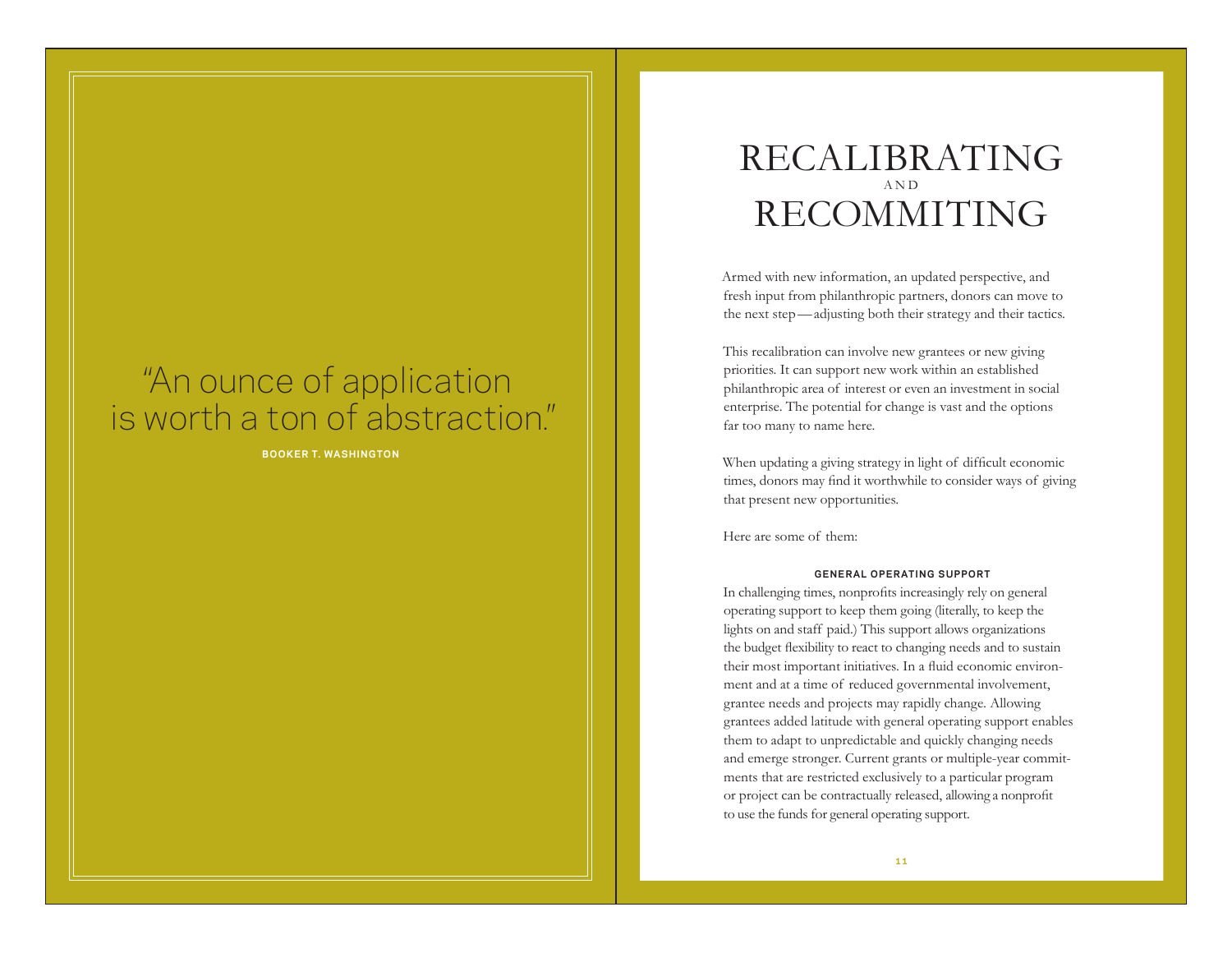# **LOANS AND ACCESS TO CREDIT**

Many organizations that depend on regular payments from public funding sources or fundraising events may experience cash flow disruptions during a recession. If an organization has not already established a reserve fund for such contingencies, it may be difficult or impossible to obtain credit. For donors who give privately or through a donor-advised fund, making a grant to an intermediary nonprofit organization that in turn makes loans to other nonprofits or social entrepreneurs can leverage the gift. The invested funds are recycled as borrowers repay loans and the capital is re-loaned to other organizations.

# **PROGRAM-RELATED INVESTMENTS**

Foundation trustees might consider expanding traditional grantmaking activities to include making program-related investments. These investments further a foundation's charitable purposes and do not seek a commercial return as a significant reason for the investment. Examples of program-related investments include: low interest or interest-free loans to needy students; high-risk equity investments in businesses in deteriorated areas; and low-interest loans to small businesses owned by members of economically disadvantaged groups. Tax and legal counsel should be consulted to explore the full extent of options.

## **IMPACT INVESTING**

This approach seeks to align the investments of a foundation with its grantmaking priorities. For example, in 2010, the KL Felicitas Foundation had 65 percent of its endowment invested in socially responsible enterprises. These businesses are often paired with its grants and/or program-related investments. During difficult economic times, such diversification of investments offers trustees the opportunity to direct "patient capital" toward building the economy in sustainable ways.

# **DIRECT SERVICES**

Organizations that provide direct services see needs rise in lean economic times. Broadly defined, direct services act as society's safety net: supplying those most vulnerable with basic aid such as food pantries, free health clinics, and after-school programs. Providing new funding to direct services is a potential way to have immediate impact.

## **CO-FUNDING**

When foundation or donor colleagues join forces in giving, they often learn from each other, developing more effective and innovative grantmaking strategies. Such cooperation can increase the impact of contributions, especially in a difficult economy.

# **MATCHING GIFTS AND CHALLENGE GRANTS**

Creating or supporting a matching gift campaign can also provide opportunities for donors to leverage their giving. Matching gifts and challenge grants are donations conditional on the recipient organization raising a corresponding amount of additional money (matching) or some stated amount (challenge). These gifts are often used as a promotional tool, to "challenge" an organization's group of supporters to meet certain fundraising goals. By issuing a matching gift challenge, you encourage an organization's development and fundraising team to build its capacity. By giving to an organization in the midst of a matching gift campaign, you ensure that your gift will leverage additional funds, and help position the organization to survive a protracted downturn.

### **RECRUIT NEW SUPPORTERS**

Loyal donors are often the best advocates for organizations dealing with dire economic conditions. Donors can be powerful advocates, catalyzing additional support for their most valued organizations. Whether you serve on a nonprofit board where fundraising is expected, or act as an informal supporter and believe that an organization deserves to survive and prosper, your backing can help determine an organization's future.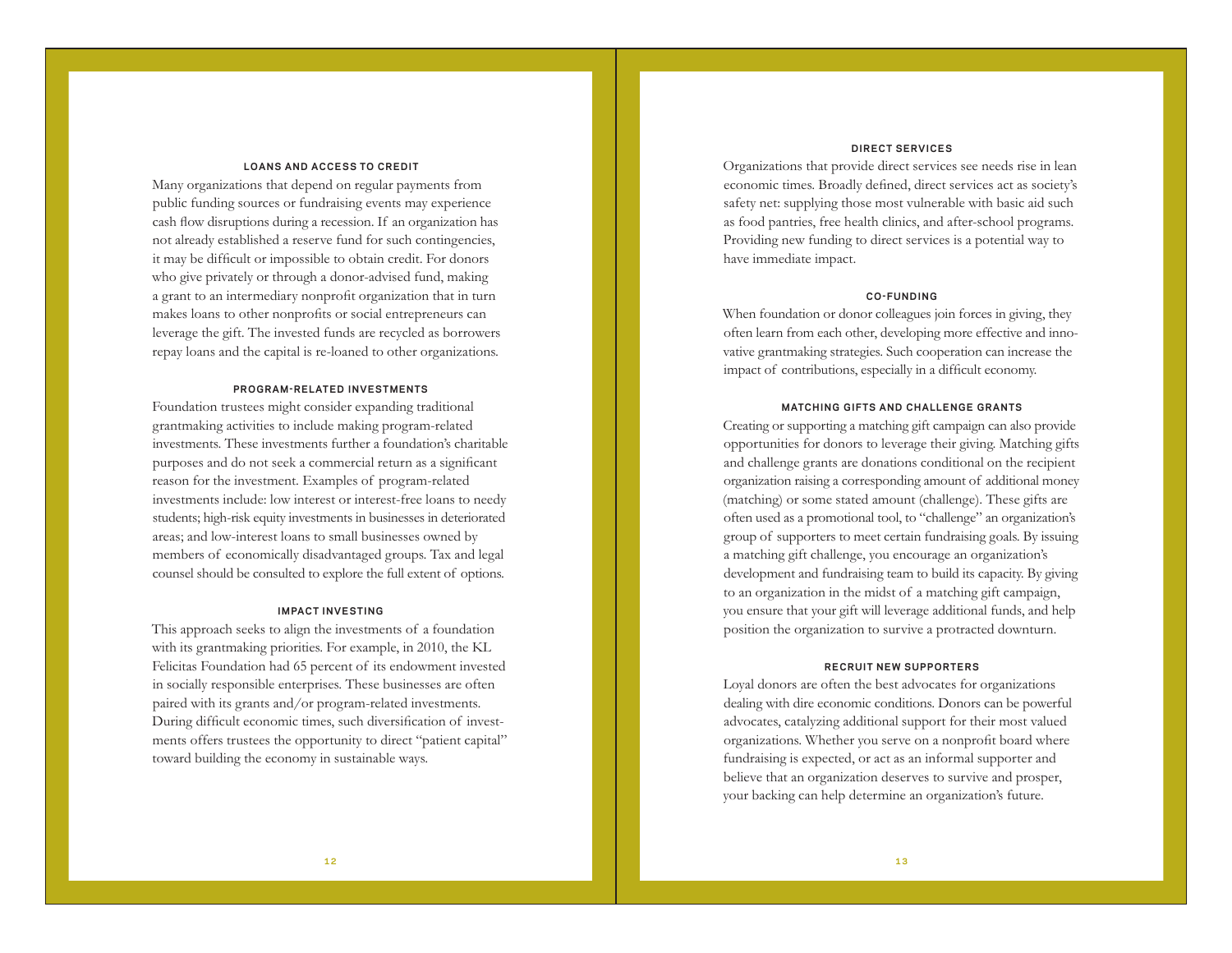# **PHILANTHROPY IN THE FAR NORTH: ENCOURAGING GIVING IN TIMES OF NEED THE RASMUSON FOUNDATION**

The biggest private foundation<br>
in Alaska was developed by<br>
Elmer Rasmuson who was<br>
born, the son of missionaries, in the in Alaska was developed by Elmer Rasmuson who was tiny village of Yakutat. Rasmuson, who owned the National Bank of Alaska before it was sold to Wells Fargo, believed that "a community that invests in itself is a healthy community." So when the financial crisis of 2008 hit, the Rasmuson Foundation (\$500 million) gave grants to help communities start their own local funds. It also redoubled its efforts to encourage individual Alaskans to give. (The state's nonprofits get relatively little support from individuals.) So the foundation—normally focused on the arts and culture, health and social services—invested in changing public policy. Rasmuson promoted legislation to allow individual Alaskans to donate all or part of their annual permanent fund dividend to nonprofits. (Alaska's permanent fund is a \$40 billion-plus pool of funds derived from oil tax money, a certain percentage of which is annually distributed to every Alaskan in October.) The legislation became law in 2009 and over the first four years of operation, more than \$5.24 million has been donated to

hundreds of nonprofit organizations. The Rasmuson Foundation also responded to the financial crisis by making a large grant to nonprofits who provide direct services like food banks and shelters. But the foundation feels the best response to the economic downturn is to build up community and philanthropic capacity.

…the best response to the economic downturn is to build up community and philanthropic capacity.

# "The capacity to respond to others in need is a defining characteristic of being human."

**PROFESSOR ROBERT L . PAYTON, INDIANA UNIVERSITY, CENTER ON PHILANTHROPY**